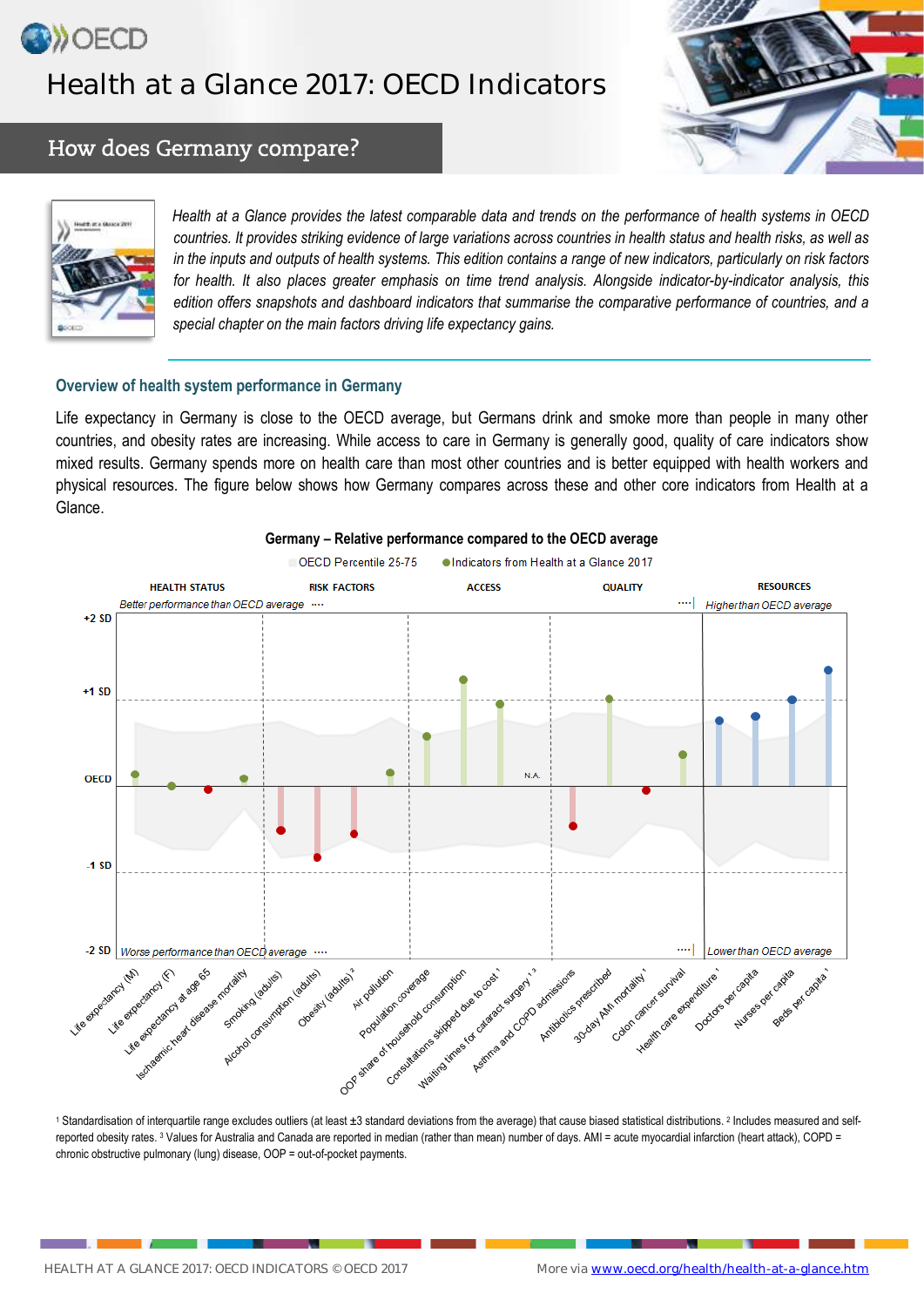



# How does Germany compare?

- **Health status**: life expectancy at birth stood at 80.7 years in 2015, up from 70.6 years in 1970. It is close to the OECD average, but below countries such as Japan, Spain and Switzerland, where life expectancy at birth is over 83 years.
- **Risk factors**: although progress has been made in recent years in reducing unhealthy behaviour, smoking rates (21%) and alcohol consumption (11 litres per year) are still above the OECD average. Obesity rates have also been increasing, and are above the OECD average for adults (23.6% v 19.4%) and 15-year olds (16% v 15.6% of 15 year olds).
- **Access**: the German health system offers universal coverage and a comprehensive benefits package with very low rates of cost sharing. Compared to other OECD countries, very few patients in Germany have to forego treatment due to high costs.
- **Quality of care**: indicators of care quality are mixed. Avoidable hospital admissions are high for certain conditions. For example, admissions for lung disease (COPD) is 255 per 100 000 people, compared to an OECD average of 190. On the other hand, antibiotic prescriptions are below the OECD average (14.4 v 20.6 daily defined doses per 1 000 people per day), suggesting evidence-based prescription behaviour in primary care.
- **Resources**: health spending averages \$5 551 per person (adjusted for local costs), 40% higher than the OECD average of \$4 003. Germany has more doctors and nurses (4.1 and 13.3 per 1 000 population respectively) than most other OECD countries (the OECD averages are 3.4 doctors and 9.0 nurses per 1 000 population.

### **Selected policy issues**

### *Smoking and alcohol consumption remain major public health concerns*

Germany shows more unhealthy lifestyles than many other OECD countries. More than one in five adults (21%) still smoke regularly in Germany, a share that has come down in recent years but which is still above the OECD average (18%), and twice as high as in some Nordic countries. Despite decreasing substantially over the last decades, Germans still drink 2 litres more (11 litres of pure alcohol per capita in total), than the OECD average of 9 litres of pure alcohol per year (which is equivalent to 100 litres of wine). In addition, harmful alcohol consumption is more widespread in Germany than in most other OECD countries. One-third of adults reports engaging in regular binge drinking, a much greater proportion than across OECD countries (21%).



**Alcohol consumption per capita, 2015 (or nearest year)**

More could be done to tackle these risk factors. Following the example from many European countries, Germany could be stricter in banning advertisement for tobacco products– currently outdoor advertising is still permitted. There are also more exemptions to smoking bans in bars and restaurants than in other countries (with some regional variation). Additional measures could include plain packaging for tobacco products. To curb alcohol consumption, more support for physician-based counselling aimed at heavy drinkers and generally higher age limits to buy and consume alcoholic beverages could help. Measures included in the recently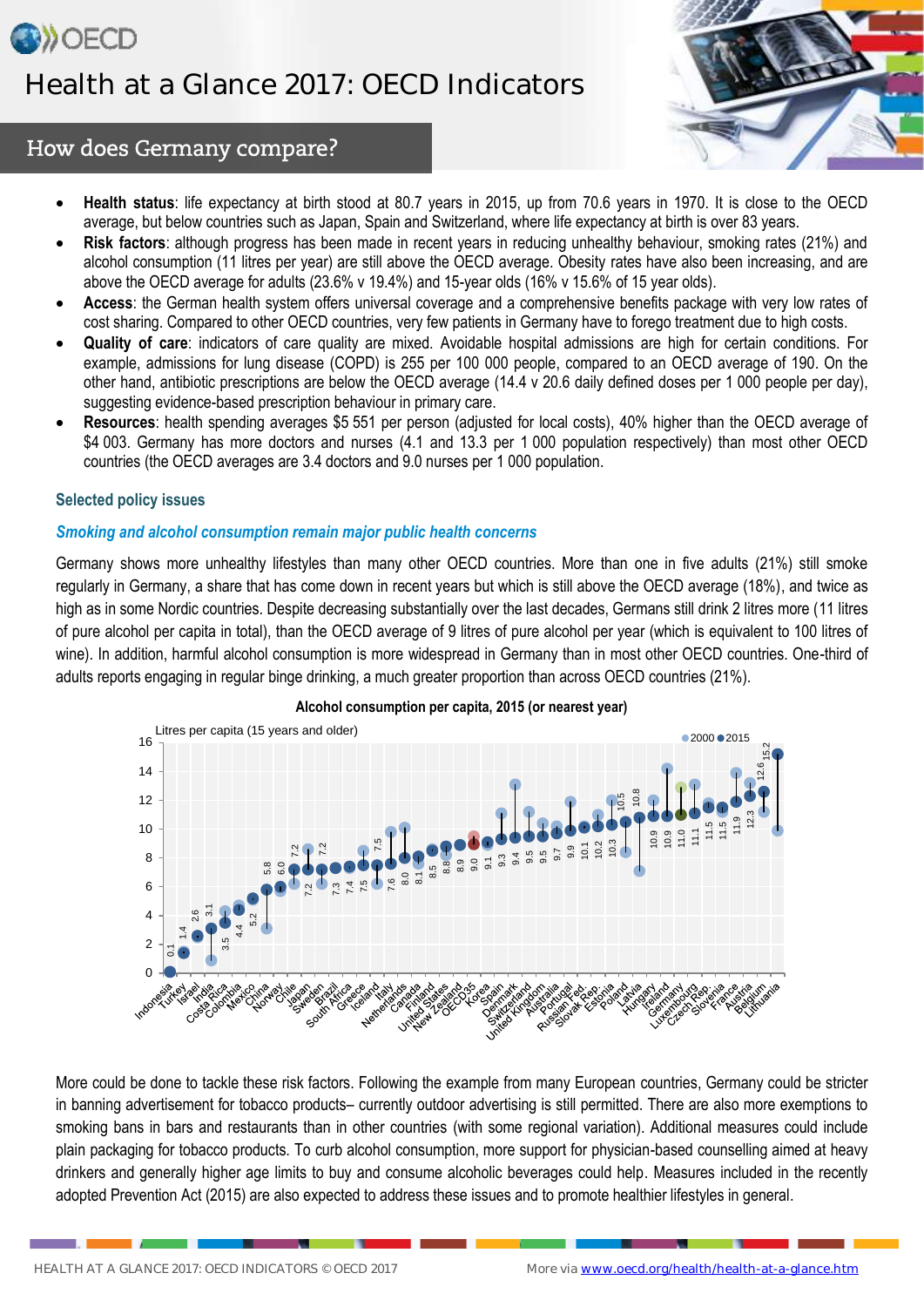# **OD**>OECD Health at a Glance 2017: OECD Indicators



# How does Germany compare?

### *High availability of infrastructure leads to high utilisation*

Although capacity has been reduced in the last 15 years, there are still 70% more hospital beds in Germany than on average across the OECD on a per capita basis, only trailing Japan and Korea. This high availability is associated with a very high utilisation of hospital infrastructure. Germany reports the second highest number of discharges (255 per 1 000 population) after Austria, and 60% above the OECD average. The number of coronary angioplasty performed in Germany (393 per 100 000 population) is much higher than in any other OECD country, and cannot be explained by a higher incidence of ischaemic heart disease alone. Similarly, the numbers of hip and knee replacement surgeries are 80% and 60% above the OECD average. Major geographical variation of these procedures suggests that this cannot be explained by higher needs alone. Further, certain surgeries (e.g. tonsillectomy) that can now be safely carried out as outpatient procedures are still predominantly performed in an inpatient setting in Germany. For some chronic conditions such as diabetes, Germany displays relatively high hospitalisation rates that should be largely avoidable.

Taken together, these indicators suggest some over-provision of inpatient services. Germany may therefore be able to generate efficiency gains by moving more treatments out of hospitals. Strengthening primary care services and better co-ordination of care delivery across sectors could help avoid hospitalisation for patients with chronic conditions. Systematic public reporting of geographical variations in some high-volume procedures, involving patients in shared-decision making and changing financial incentives can also help. A number of recent reforms have addressed some of these issues in Germany. They also aim at improving care quality in hospitals by fostering centralisation of complicated interventions and introducing quality as a criterion in hospital planning. This could lead to a reduction in bed capacity of low performing hospitals.



### **Hospital beds per 1 000 population, 2015 (or nearest year)**

### *Long-term care should continue to be a priority*

Germany has one of the oldest populations across OECD countries (20.9% are currently older than 65 years and 5.6% are aged over 80, compared to an OECD average of 17% and 4.4% respectively) and, therefore, also a high prevalence of dementia. This will likely lead to a growing number of people with long-term care needs in the future. The Federal government has adopted a number of reforms in recent years to improve long-term care services for people, and to secure the future financial sustainability of the long-term care system. The scope and depth of the benefits package covered by long-term care insurance has increased, with a particular focus on the needs of patients with dementia. Support for informal carers has also been strengthened, for example, by introducing short-term paid leave to organise care for long-term care dependent relatives or offering longer respite care for carers.